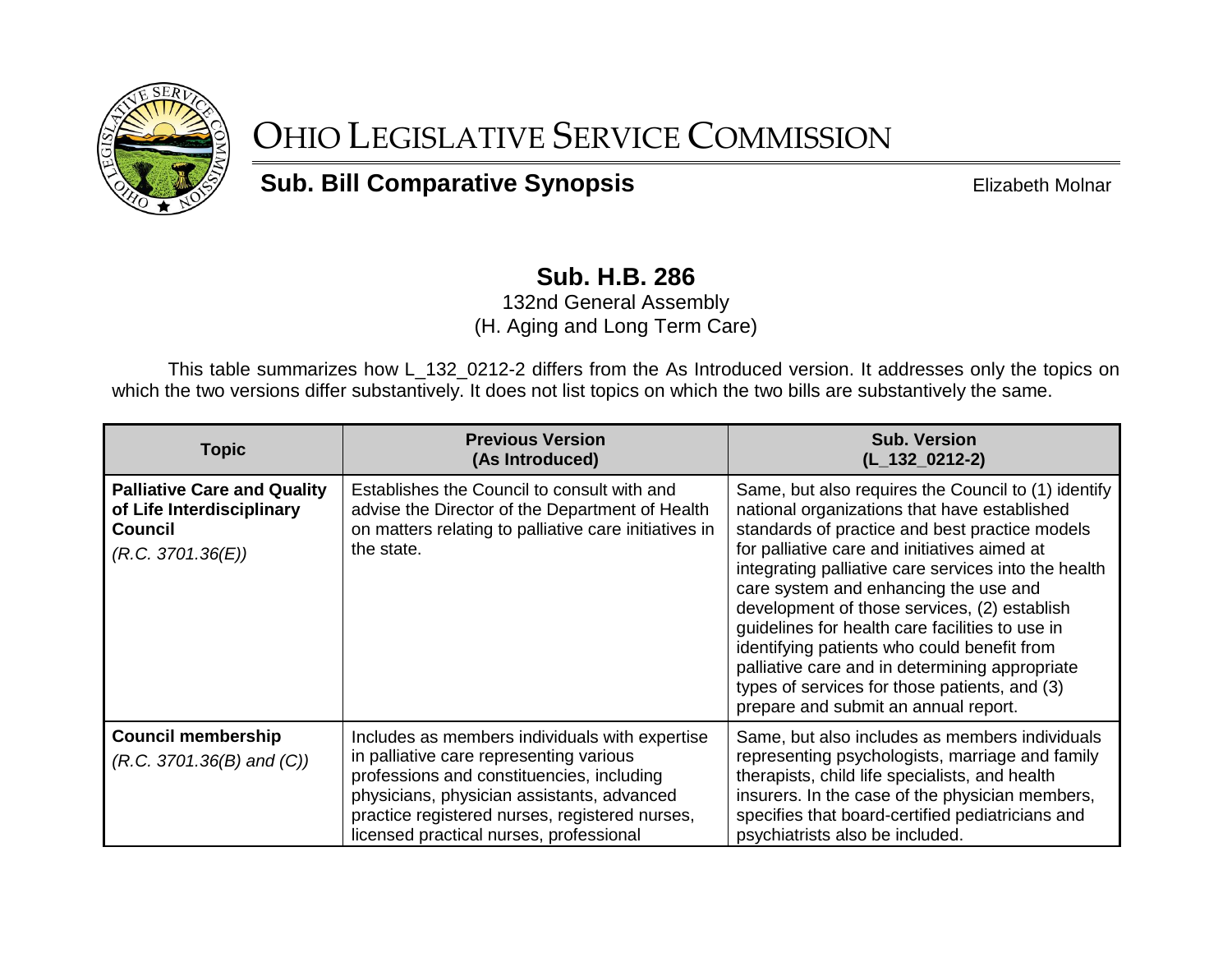| <b>Topic</b>                                               | <b>Previous Version</b><br>(As Introduced)                                                                                                                                                                                                                                                                                                       | <b>Sub. Version</b><br>$(L_132_0212-2)$                                                                                                                                                                                                                                                                                                                         |
|------------------------------------------------------------|--------------------------------------------------------------------------------------------------------------------------------------------------------------------------------------------------------------------------------------------------------------------------------------------------------------------------------------------------|-----------------------------------------------------------------------------------------------------------------------------------------------------------------------------------------------------------------------------------------------------------------------------------------------------------------------------------------------------------------|
|                                                            | counselors, social workers, pharmacists, clergy,<br>patients, and family caregivers.                                                                                                                                                                                                                                                             |                                                                                                                                                                                                                                                                                                                                                                 |
|                                                            | Requires that at least two members be<br>physicians and nurses who are board-certified in<br>hospice or palliative care.                                                                                                                                                                                                                         | Instead requires that at least two members be<br>physicians who are board-certified in hospice or<br>palliative care.                                                                                                                                                                                                                                           |
|                                                            | No provision.                                                                                                                                                                                                                                                                                                                                    | Specifies that no more than 20 individuals may<br>serve as members at any one time and no more<br>than two members may be employed by or<br>practice with the same health care facility or<br>emergency medical service organization.                                                                                                                           |
|                                                            | No provision.                                                                                                                                                                                                                                                                                                                                    | Requires that the Director of Health seek to<br>include as members those who represent<br>underserved areas of Ohio and ensure that all<br>geographic areas of the state are represented.                                                                                                                                                                       |
| <b>Department of Health</b><br>duties<br>(R.C. 3701.36(F)) | Requires the Department to provide the Council<br>with administrative support as necessary for the<br>Council to execute its duties.                                                                                                                                                                                                             | Same, but also requires the Department to<br>examine potential sources of funding to assist the<br>Council and Department with any duties the bill<br>establishes.                                                                                                                                                                                              |
| <b>Palliative care definition</b><br>(R.C. 3712.01(E))     | No provision (maintains the current law<br>definition of "palliative care" - treatment for a<br>patient with a serious or life-threatening illness<br>directed at controlling pain, relieving other<br>symptoms, and enhancing the quality of life of<br>the patient and the patient's family rather than<br>treatment for the purpose of cure). | Instead defines "palliative care" as care for a<br>patient of any age diagnosed with a serious<br>illness that is provided at any stage of the illness<br>by an interdisciplinary team working in<br>consultation with other health care professionals,<br>including those who may be seeking to cure the<br>illness, and that aims to do all of the following: |
|                                                            |                                                                                                                                                                                                                                                                                                                                                  | (1) Relieve the symptoms, stress, and suffering<br>resulting from the illness;                                                                                                                                                                                                                                                                                  |
|                                                            |                                                                                                                                                                                                                                                                                                                                                  | (2) Improve the quality of life of the patient and<br>the patient's family;                                                                                                                                                                                                                                                                                     |